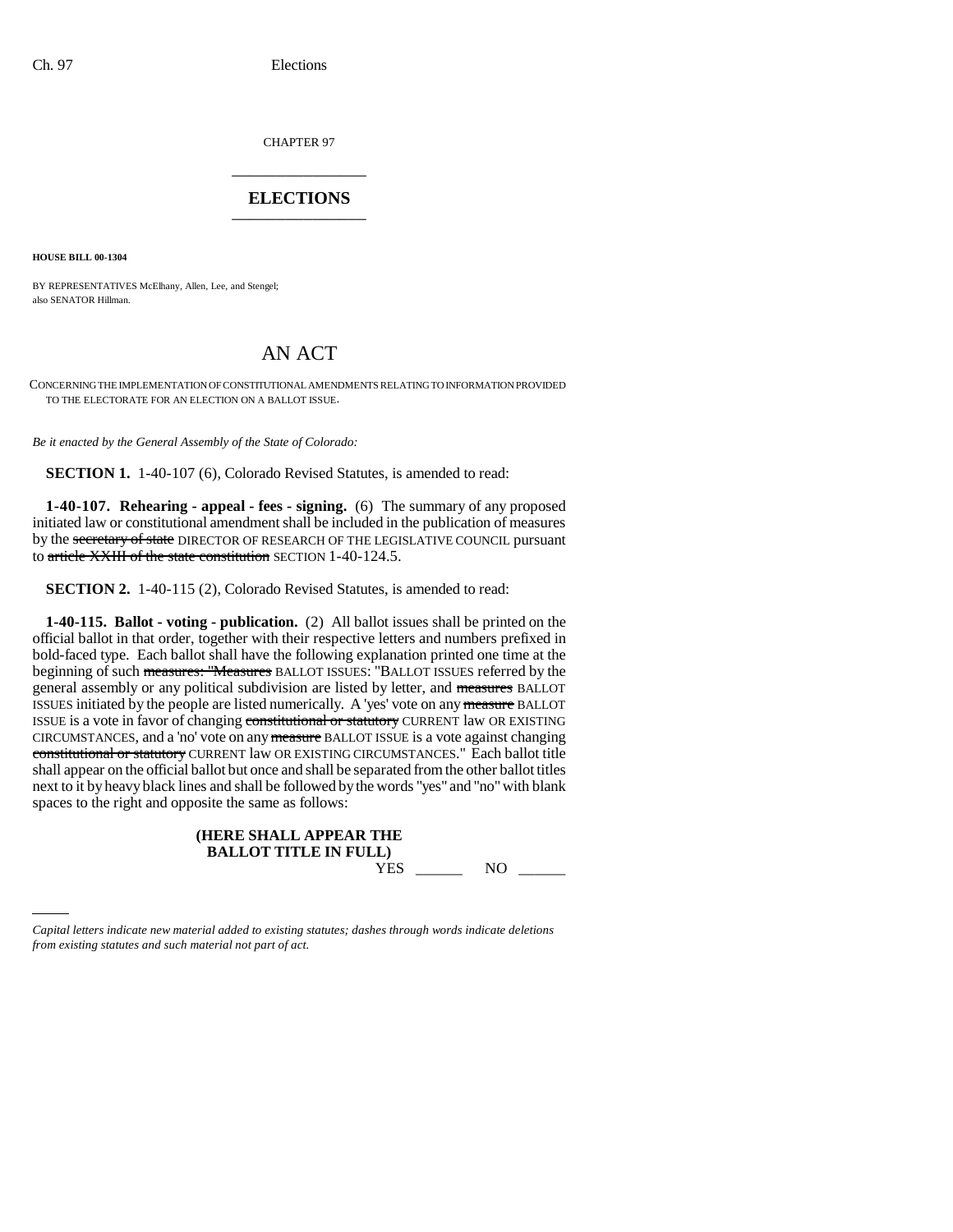Elections Ch. 97

**SECTION 3.** 1-40-124 (1), Colorado Revised Statutes, is amended to read:

**1-40-124. Publication.** (1) (a) In accordance with section 1 (7.3) of article V of the state constitution, the director of research of the legislative council of the general assembly shall cause to be published at least one time in every legal newspaper, as defined in sections 24-70-102 and 24-70-103 (1), C.R.S., compactly and without unnecessary spacing, in not less than eight-point standard type, a true copy of:

(I) The title and text of each constitutional amendment, initiated or referred measure, or part of a measure, to be submitted to the people with the number and form in which the ballot title thereof will be printed in the official ballot; AND

(II) THE TEXT OF EACH REFERRED OR INITIATED QUESTION ARISING UNDER SECTION 20 OF ARTICLE X OF THE STATE CONSTITUTION, AS DEFINED IN SECTION 1-41-102 (3), TO BE SUBMITTED TO THE PEOPLE WITH THE NUMBER AND FORM IN WHICH SUCH QUESTION WILL BE PRINTED IN THE OFFICIAL BALLOT.

(b) The charge for publication shall be at the newspaper's then effective current lowest bulk comparable or general rate charged. The director of research shall provide all of the legal newspapers either complete slick proofs or mats of the title and text of the proposed constitutional amendment, initiated or referred measure, or part of a measure, AND OF THE TEXT OF A REFERRED OR INITIATED QUESTION ARISING UNDER SECTION 20 OF ARTICLE X OF THE STATE CONSTITUTION, AS DEFINED IN SECTION 1-41-102 (3), at least one week before the publication date.

**SECTION 4.** 1-40-124.5 (1) and (3), Colorado Revised Statutes, are amended, and the said 1-40-124.5 is further amended BY THE ADDITION OF A NEW SUBSECTION, to read:

**1-40-124.5. Ballot information booklet.** (1) The director of research of the legislative council of the general assembly shall prepare a ballot information booklet FOR ANY INITIATED OR REFERRED CONSTITUTIONAL AMENDMENT OR LEGISLATION, INCLUDING A QUESTION, AS DEFINED IN SECTION 1-41-102 (3), in accordance with section 1 (7.5) of article V of the state constitution. Prior to completion of the booklet, a draft shall be reviewed by the legislative council at a public hearing held after notice. At the hearing, any proponent or other interested person shall be allowed to comment on the accuracy or fairness of the analysis of any measure BALLOT ISSUE addressed by the booklet.

(1.5) THE EXECUTIVE COMMITTEE OF THE LEGISLATIVE COUNCIL OF THE GENERAL ASSEMBLY SHALL BE RESPONSIBLE FOR PROVIDING THE FISCAL INFORMATION ON ANY BALLOT ISSUE THAT MUST BE INCLUDED IN THE BALLOT INFORMATION BOOKLET PURSUANT TO SECTION 1 (7.5) (c) OF ARTICLE V OF THE STATE CONSTITUTION.

(3) There is hereby established in the state treasury the ballot information publication and distribution revolving fund. Moneys shall be appropriated to the fund each year by the general assembly in the annual general appropriation act. All interest earned on the investment of moneys in the fund shall be credited to the fund. Moneys in the revolving fund are continuously appropriated to the legislative council of the general assembly to pay the costs of publishing the text and title of each constitutional amendment, and initiated or referred measure, OR PART OF A MEASURE, AND THE TEXT OF A REFERRED OR INITIATED QUESTION ARISING UNDER SECTION 20 OF ARTICLE X OF THE STATE CONSTITUTION, AS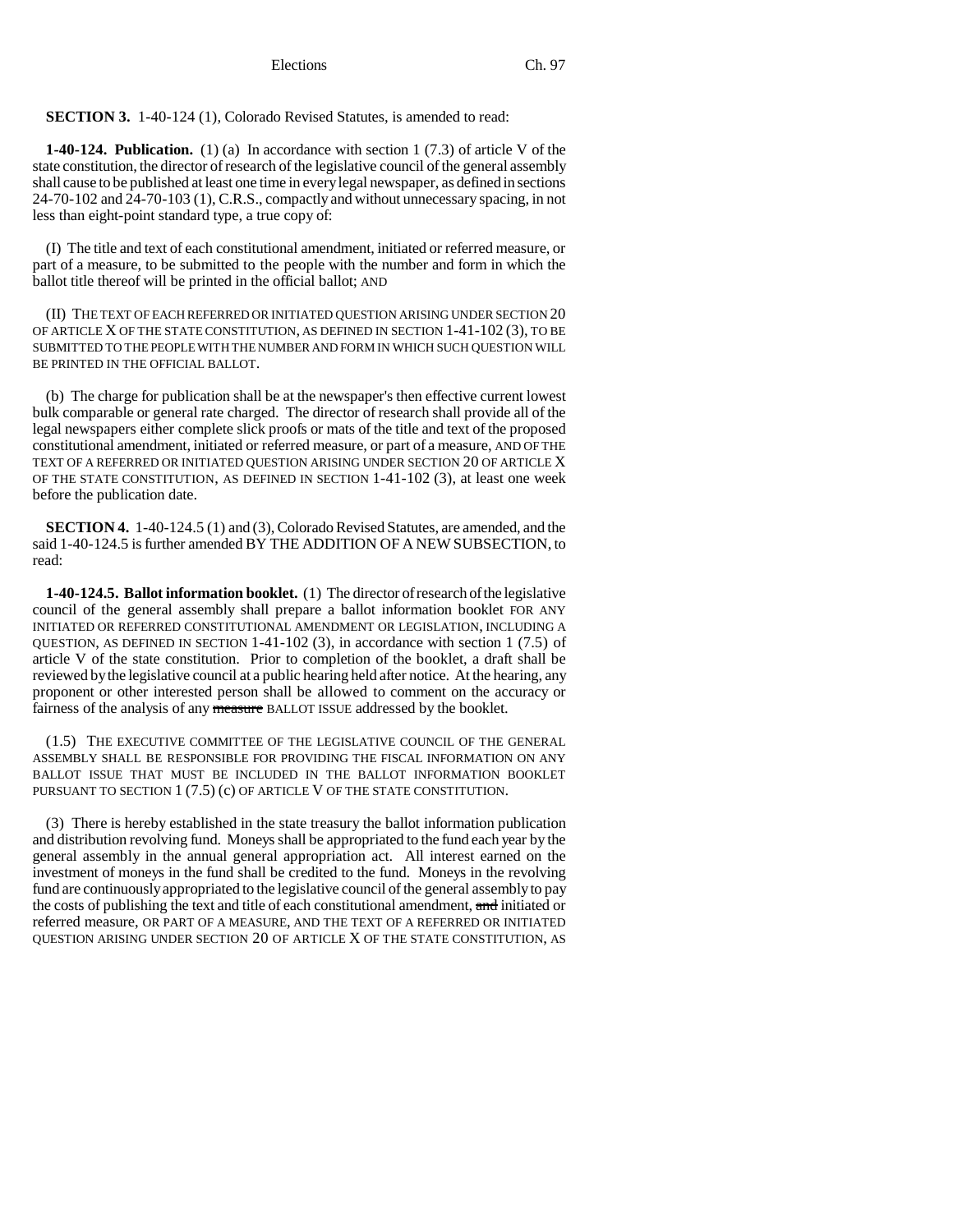### Ch. 97 Elections

DEFINED IN SECTION 1-41-102 (3), in every legal newspaper in the state, as required by section 1-40-124, and the costs of distributing the ballot information booklet, as required by subsection (2) of this section. Any moneys credited to the revolving fund and unexpended at the end of any given fiscal year shall remain in the fund and shall not revert to the general fund.

**SECTION 5.** 1-40-125 (1) and the introductory portion to 1-40-125 (2), Colorado Revised Statutes, are amended, and the said 1-40-125 is further amended BY THE ADDITION OF A NEW SUBSECTION, to read:

**1-40-125. Mailing to electors.** (1) The requirements of this section shall apply to any ballot issue involving a state or local government matter arising under section 20 of article X of the state constitution, as defined in sections 1-41-102 (4) and SECTION 1-41-103 (4), enacted in Senate Bill 93-98, for which notice is required to be mailed pursuant to section 20 (3) (b) of article X of the state constitution. A mailing is not required for a ballot issue that does not involve a state or local government matter arising under section 20 of article X of the state constitution, as defined in sections  $1-41-102(4)$  and SECTION 1-41-103 (4). enacted in Senate Bill 93-98.

(2) Fifteen to twenty-five THIRTY days before a ballot issue election, political subdivisions shall mail at the least cost and as a package where districts with ballot issues overlap, a titled notice or set of notices addressed to "all registered voters" at each address of one or more active registered electors. Except for voter-approved additions, notices shall include only:

(3) THE PROVISIONS OF THIS SECTION SHALL NOT APPLY TO A BALLOT ISSUE THAT IS SUBJECT TO THE PROVISIONS OF SECTION 1-40-124.5.

**SECTION 6.** 1-40-126, Colorado Revised Statutes, is amended to read:

**1-40-126. Explanation of effect of "yes" or "no" vote included in notices provided** by mailing or publication. In any notice to electors provided by the secretary of state DIRECTOR OF RESEARCH OF THE LEGISLATIVE COUNCIL, whether by mailing PURSUANT TO SECTION 1-40-124.5 or publication PURSUANT TO SECTION 1-40-124, there shall be included the following explanation preceding any information about individual measures BALLOT ISSUES: "A 'yes' vote on any measure BALLOT ISSUE is a vote in favor of changing constitutional or statutory CURRENT law OR EXISTING CIRCUMSTANCES, and a 'no' vote on any measure BALLOT ISSUE is a vote against changing constitutional or statutory CURRENT law OR EXISTING CIRCUMSTANCES."

**SECTION 7.** 1-5-205 (1) (g), Colorado Revised Statutes, is amended to read:

**1-5-205. Published and posted notice of election.** (1) The designated election official, or the coordinated election official if so provided by an intergovernmental agreement, no later than ten days before each election, shall provide notice by publication of the election, which notice shall state, as applicable for the particular election for which notice is provided, the following:

(g) The proposed constitutional amendments and laws certified to the ballot which have been published by the secretary of state;

**SECTION 8.** 1-5-407, Colorado Revised Statutes, is amended BY THE ADDITION